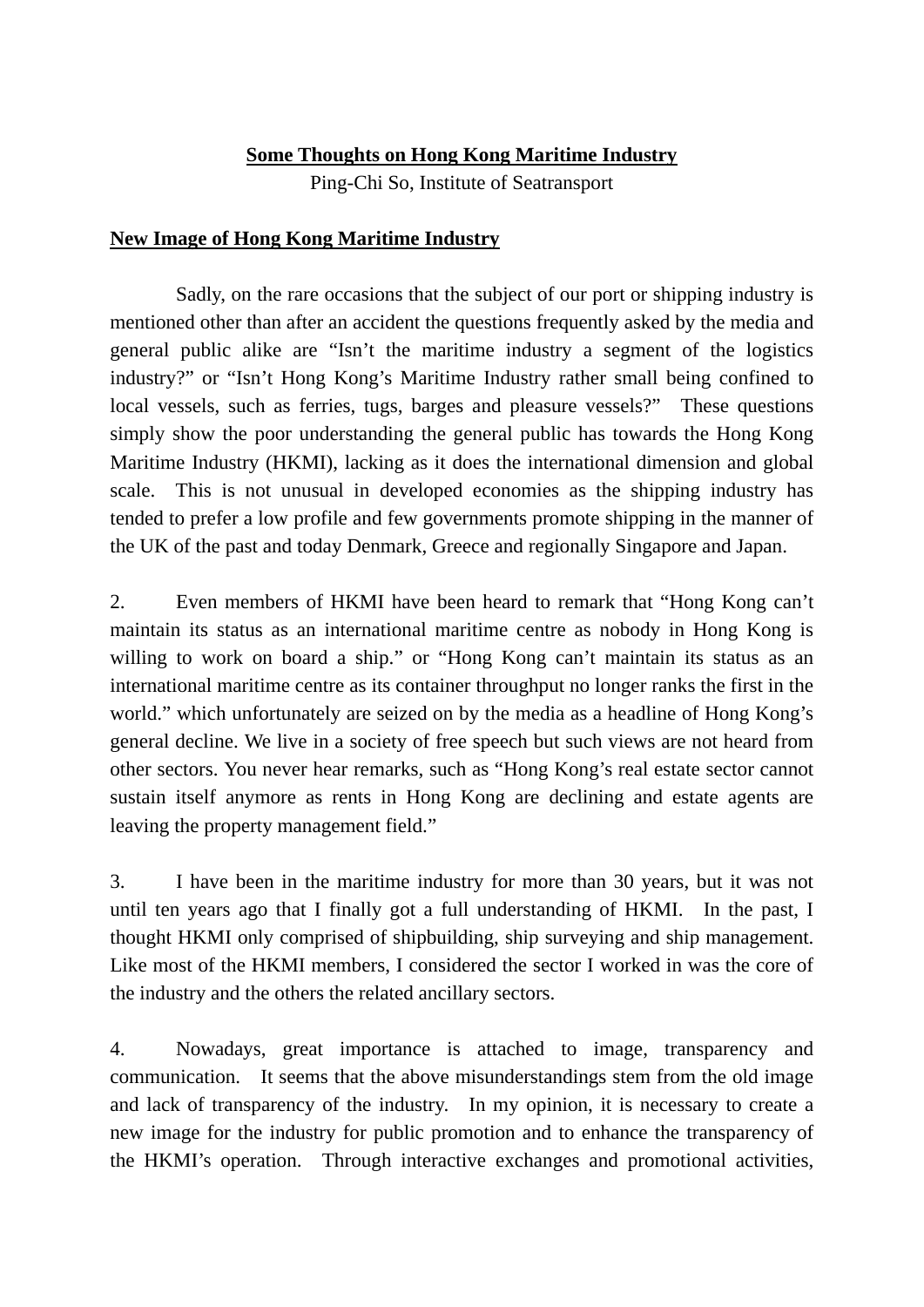we can help the Hong Kong general public understand more about HKMI and hence gain their support in various aspects (e.g. developing maritime related polices/legislations, getting a separate seat in LegCo to represent HKMI, etc.).

5. After several decades of development, HKMI has transformed itself from a conventional low tech industry into a high value, high tech, intellectual one. Presently, even the traditional ship operation and cargo handling involve high-tech control equipment and well qualified professionals, not to mention other intellectual sectors of HKMI (e.g. ship management, ship financing, etc.). What's more, the industry is no longer dominated by men, as women have already filled up many legal or commercial posts in HKMI. In fact, HKMI has emerged as a high-technology industry in Hong Kong too. The brand-new image of HKMI being intellectual, high- technology, and gender friendly will not only help raising the social status of personnel working in HKMI, but also attracting more Hong Kong youngsters to join the industry.

## **First Step to the Maritime Industry**

6. In general, most of the members of HKMI share the view that becoming a seafarer is the first step to the maritime industry. Yet such a concept might be outdated or even a major obstacle for HKMI to bring in local young blood. Our new generation is not uninterested in HKMI, but has reservations about working on board ships for years. Nowadays, the conventional maritime industry of Hong Kong has already turned into an intellectual one, focusing more on high value-added midstream or upstream services and less on downstream services.

7. These high value-added services include ship financing, maritime legal services, ship brokering, ship insurance or protection and indemnity insurance, average adjustment, ship management, etc. Among these services, only ship management companies requires sea-going professionals, which usually just take up a small percentage of the total number of staff employed by the companies. As for other services mentioned above, sea-going knowledge is more of a useful supplementary and can be acquired either through actual working experience or in-service training, therefore practitioners of these services need not possess long term sea-going experience. According to the recent manpower surveys carried out by the Vocational Training Council, there were about 95,000 jobs provided in the Hong Kong Transport Logistics Industry in 2006. Out of 95,000 jobs, only about 4,160 were of sea freight transport related jobs and less than 50% of the jobs require sea-going experience and qualifications. In fact, the sea freight transport jobs included in the above survey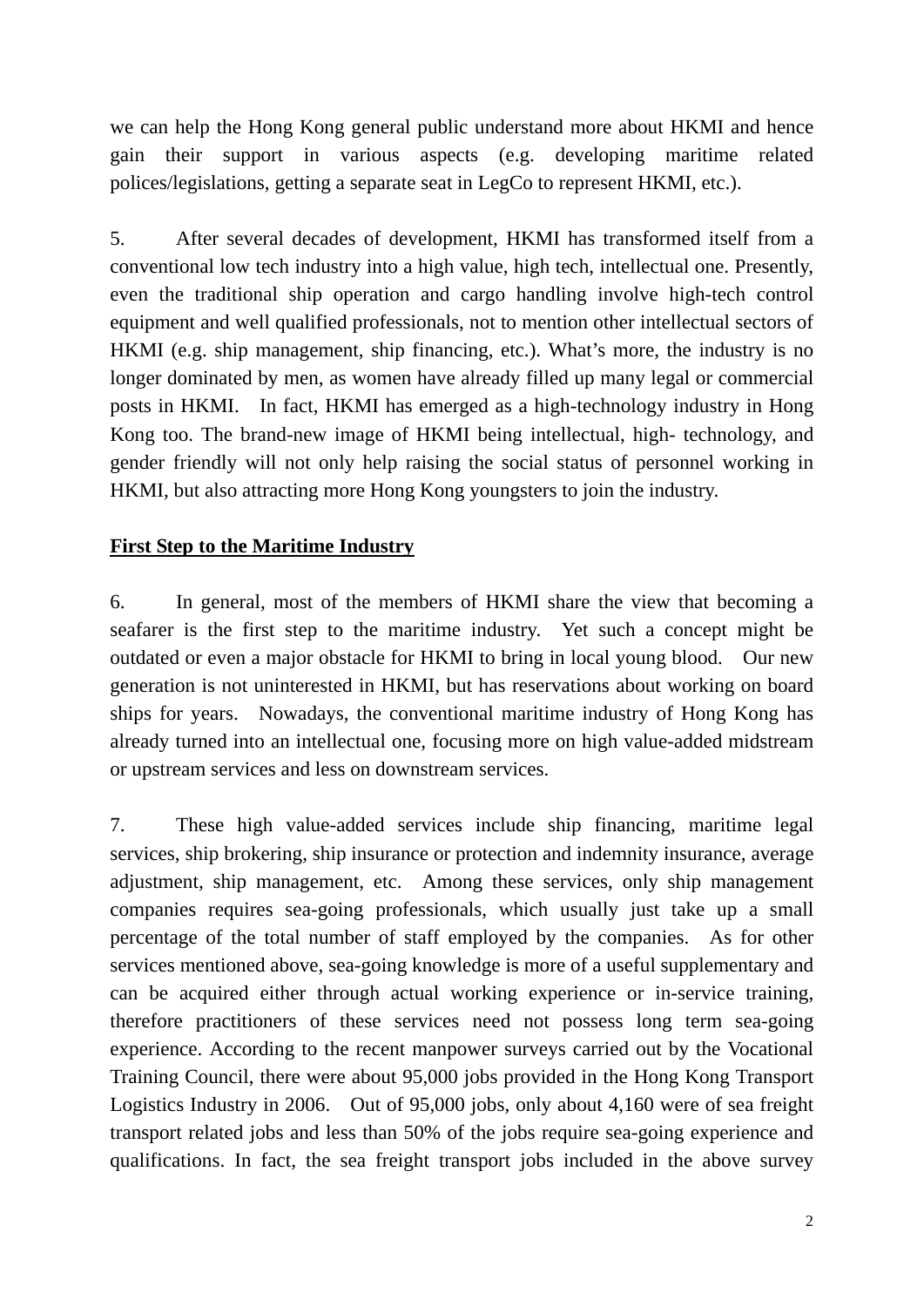represents the majority of HKMI jobs.

8. Getting academic training from navigation-related disciplines (e.g. marine engineering, nautical studies, etc.) is not a must for young people who are interested in HKMI. Instead, they can be graduates of commercial, legal or any other disciplines. In recent years, the Hong Kong Government has launched a number of incentive schemes aimed at training up local professionals to cater for the actual needs of our maritime industry. The launching of such schemes is an essential first step to meeting the long-term manpower demand of our industry. It is equally important that sectors of HKMI are able to offer adequate in-service training/internship and promising career prospect to our new blood in the long run. As a short term measure to sustain the imminent need of the industry, the Government may extend further the Admission Scheme for Mainland Talents and Professionals to the sectors of HKMI having recruitment difficulties in getting the local talents for their jobs.

## **Pull Together Personnel Serving in HKMI**

9. The primary maritime agency in Government is the Marine Department whose senior management is totally composed of ship-building and sea-going professionals. Given the background of its workforce and role and responsibilities it has traditionally focused on the safe operation of vessels with a secondary interest in associated maritime-related sectors and their operations, especially management of the Shipping Registry. Under this circumstance, ship-building and sea-going professionals have gradually become the pivot of HKMI, thus losing focus on personnel serving in other maritime-related sectors. As such, the later resorted to establish individual Associations to maintain connection with their fellow practitioners and strive for better development prospects within HKMI.

10. Furthermore, there has been no solidarity among ship-building and sea-going professionals too. It was not rare to see arguments between seafaring and non-seafaring staff or conflicts between deck officers and engineer officers. However, with the efforts of open-minded Government authorities and the concerted parties in recent years, the abovementioned conflicts and zero cooperation among different Associations have improved significantly. Through the development and promotion of the Hong Kong Shipping Register in the past few years, the Government has pulled together different sectors of HKMI for achieving common goals and organized joint activities which were constructive to the industry.